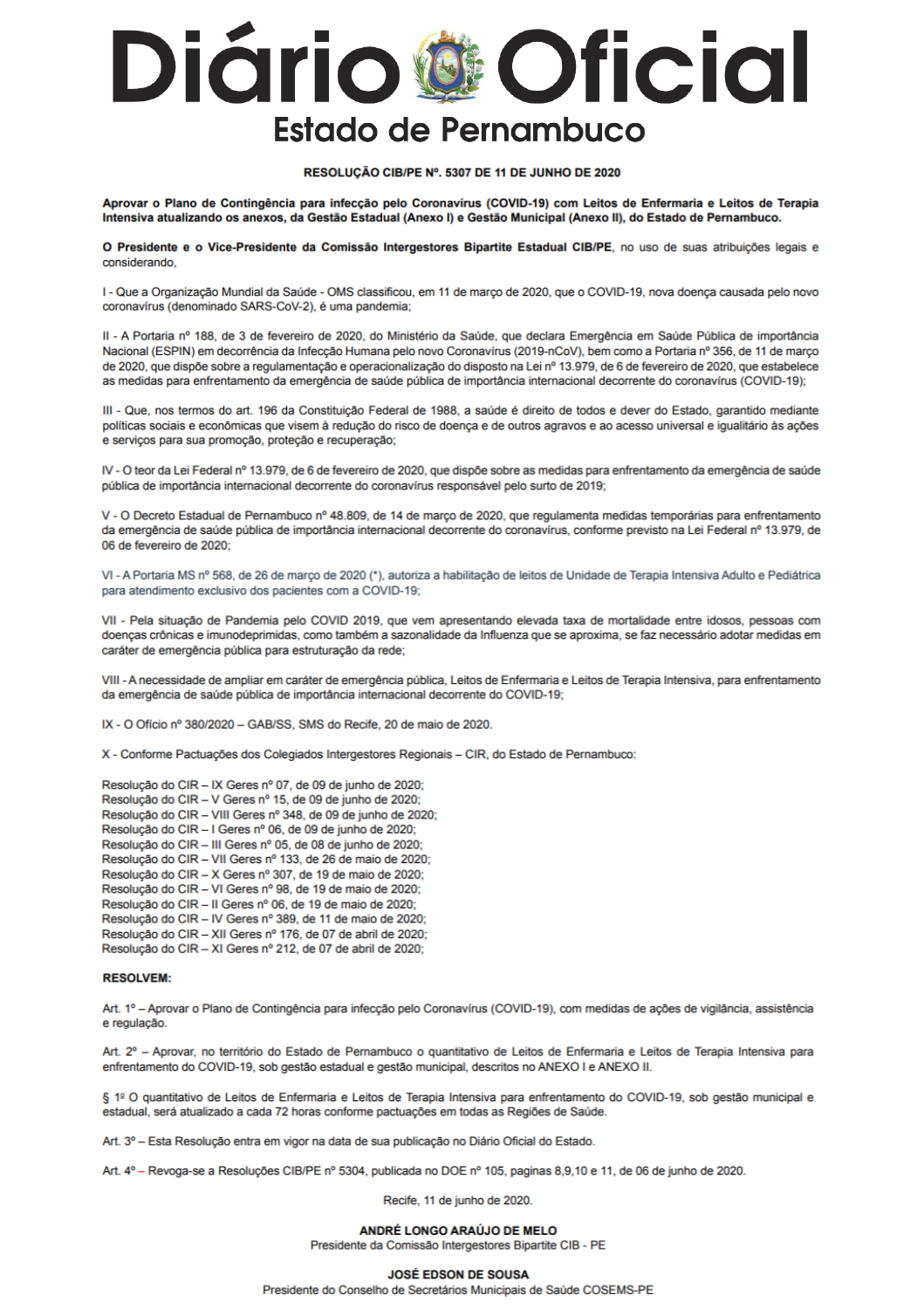# ANEXO I- GESTÃO ESTADUAL

| <b>MACRO</b> | <b>MUNICÍPIO</b> | <b>GESTÃO</b>   | <b>CNES</b> | <b>NOME HOSPITAL</b>                                        | w<br>LEITOS CLÍNICO<br><b>DISPONÍVEIS</b> | LEITOS UTI<br>DISPONIVEIS | S<br><b>LEITOS CLÍNICOS<br/>A AMPLIAR</b> | ⋖<br>LEITOS UTI A<br>AMPLIAR |
|--------------|------------------|-----------------|-------------|-------------------------------------------------------------|-------------------------------------------|---------------------------|-------------------------------------------|------------------------------|
| T            | <b>RECIFE</b>    | <b>ESTADUAL</b> | 3021289     | <b>HOSPITAL ALBERT SABIN</b>                                | 0                                         | 0                         | 0                                         | 9                            |
| Т            | <b>RECIFE</b>    | <b>ESTADUAL</b> | 3374599     | REDE D'OR - SÃO MARCOS                                      | 0                                         | 10                        | 0                                         | 0                            |
| т            | <b>RECIFE</b>    | <b>ESTADUAL</b> | 2517132     | <b>HOSPITAL SANTA JOANA</b>                                 | 5                                         | 5                         | 0                                         | 0                            |
| т            | <b>RECIFE</b>    | <b>ESTADUAL</b> | 1120        | <b>REAL HOSPITAL PORTUGUÊS</b>                              | 0                                         | 40                        | 0                                         | 0                            |
| т            | <b>RECIFE</b>    | <b>ESTADUAL</b> | 477         | <b>HOSPITAL UNIVERSITÁRIO</b><br><b>OSWALDO CRUZ - HUOC</b> | 131                                       | 45                        | 36                                        | 20                           |
| т            | <b>RECIFE</b>    | <b>ESTADUAL</b> | 434         | <b>IMIP</b>                                                 | 52                                        | 60                        | 0                                         | 0                            |
| т            | <b>RECIFE</b>    | <b>ESTADUAL</b> | 981         | HOSPITAL CORREIA PICANÇO<br>- HCP                           | 0                                         | 16                        | 0                                         | 0                            |
| т            | <b>RECIFE</b>    | <b>ESTADUAL</b> | 396         | <b>HOSPITAL DAS CLINICAS DE</b><br><b>PERNAMBUCO</b>        | 0                                         | 18                        | 150                                       | 2                            |
| L            | <b>RECIFE</b>    | <b>ESTADUAL</b> | 2802783     | <b>HOSPITAL GETÚLIO VARGAS</b>                              | 50                                        | 20                        | 58                                        | 10                           |
| т            | <b>RECIFE</b>    | <b>ESTADUAL</b> | 418         | <b>HOSPITAL AGAMENON</b><br><b>MAGALHÃES</b>                | 33                                        | 60                        | 27                                        | 16                           |
| т            | <b>RECIFE</b>    | <b>ESTADUAL</b> | 2427427     | <b>HOSPITAL BARÃO DE</b><br><b>LUCENA</b>                   | 0                                         | 10                        | 60                                        | 19                           |
| т            | <b>RECIFE</b>    | <b>ESTADUAL</b> | 426         | <b>HOSPITAL OTÁVIO DE</b><br><b>FREITAS</b>                 | 40                                        | 42                        | 139                                       | 30                           |
| т            | <b>RECIFE</b>    | <b>ESTADUAL</b> | 3983730     | <b>PROCAPE</b>                                              | 0                                         | 8                         | 0                                         | 0                            |
| т            | <b>RECIFE</b>    | <b>ESTADUAL</b> | 2777460     | <b>HOSPITAL SANTO AMARO</b>                                 | 0                                         | 10                        | 0                                         | 0                            |
| т            | <b>RECIFE</b>    | <b>ESTADUAL</b> | 566         | <b>HOSPITAL MARIA LUCINDA</b>                               | 12                                        | 19                        | 0                                         | 0                            |
| т            | <b>RECIFE</b>    | <b>ESTADUAL</b> | 134252      | <b>HOSPITAL NOSSA SENHORAS</b><br><b>DAS GRAÇAS</b>         | 120                                       | 60                        | 10                                        | 40                           |
| L            | <b>RECIFE</b>    | <b>ESTADUAL</b> | 147028      | <b>HOSPITAL MARIA VITÓRIA</b>                               | 0                                         | 0                         | 20                                        | 15                           |
| т            | <b>RECIFE</b>    | <b>ESTADUAL</b> | 6683630     | <b>CESAC/ HOSPITAL NOSSA</b><br>SENHORA DO Ó                | 10                                        | 7                         | 10                                        | 10                           |
| L            | <b>RECIFE</b>    | ESTADUAL        | 2711974     | <b>HOSPITAL GERAL DE AREIAS</b>                             | 0                                         | 0                         | 11                                        | 0                            |
| г            | <b>OATAO</b>     | <b>ESTADUAL</b> | 2711990     | HOSPITAL JABOATÃO<br><b>PRAZERES</b>                        | 20                                        | 0                         | 0                                         | 0                            |
| г            | <b>OLINDA</b>    | <b>ESTADUAL</b> | 2344882     | <b>HOSPITAL DO</b><br><b>TRICENTENÁRIO</b>                  | 0                                         | 20                        | 0                                         | 0                            |
| г            | <b>OLINDA</b>    | <b>ESTADUAL</b> | 2344858     | <b>MATERNIDADE BRITES DE</b><br><b>ALBUQUERQUE</b>          | 20                                        | 32                        | 0                                         | 8                            |
| L            | <b>OLINDA</b>    | <b>ESTADUAL</b> | 2344858     | <b>HOSPITAL DE CAMPANHA</b><br><b>BRITES DE ALBUQUERQUE</b> | 0                                         | 0                         | 40                                        | 0                            |
| г            | <b>PAULISTA</b>  | <b>ESTADUAL</b> | 5707234     | <b>CESAC/ HOSPITAL NOSSA</b><br>SENHORA DO Ó                | 20                                        | 25                        | 3                                         | 0                            |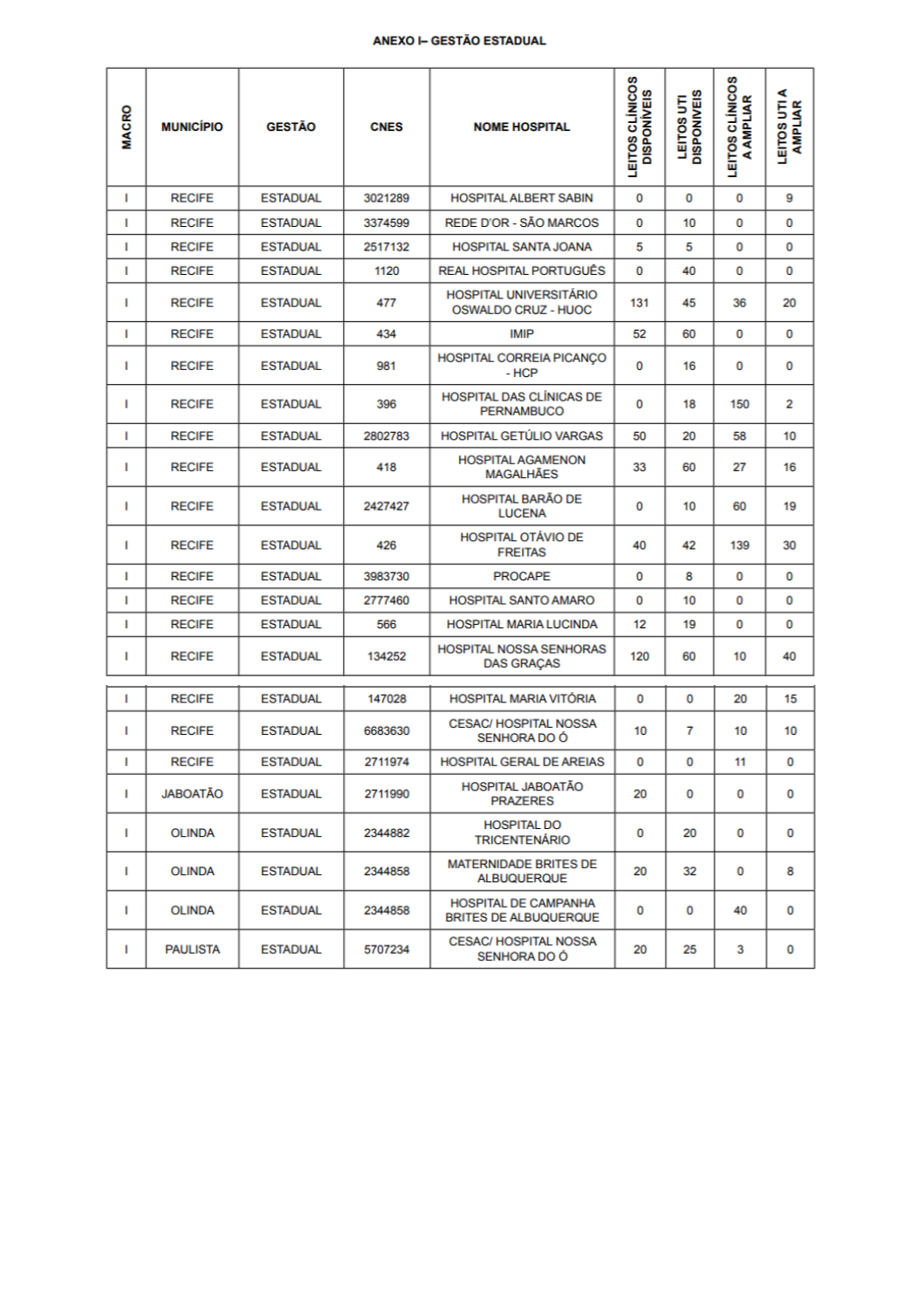# Recife, 13 de junho de 2020 **Diário Oficial do Estado de Pernambuco** - Poder Executivo Ano XCVII • Nº 109 - 13

|                | <b>ABREU E</b><br><b>LIMA</b>               | <b>ESTADUAL</b>                    | 9620508                 | UPAE IRMÃ DUDA GRANDE<br><b>RECIFE</b>                               | $\mathbf 0$                    | $\mathbf 0$               | 80                              | 20                     |                | <b>IGARASSU</b>                   | <b>MUNICIPAL</b> | 2639343          | UNIDADE HOSPITALAR DE<br><b>IGARASSU</b>                                         | $\mathbf 0$    | $\mathbf 0$ | 15             | 0            |
|----------------|---------------------------------------------|------------------------------------|-------------------------|----------------------------------------------------------------------|--------------------------------|---------------------------|---------------------------------|------------------------|----------------|-----------------------------------|------------------|------------------|----------------------------------------------------------------------------------|----------------|-------------|----------------|--------------|
|                | CABO DE ST <sup>o</sup><br><b>AGOSTINHO</b> | <b>ESTADUAL</b>                    | 6559379                 | HOSPITAL DOM HÉLDER<br>CÂMARA                                        | 16                             | 40                        | 10                              | 10                     |                | <b>IPOJUCA</b>                    | <b>MUNICIPAL</b> | 105457           | HOSPITAL DE CAMAPNHA<br>COVID-19 IPOJUCA                                         | 16             | $\mathbf 0$ | 0              | 0            |
| $\mathbf{I}$   | <b>MORENO</b>                               | <b>ESTADUAL</b>                    | 2343738                 | HOSPITAL ARMINDO MOURA                                               | 42                             | 12                        | $\overline{7}$                  | $\mathbf 0$            | $\blacksquare$ | <b>ITAPISSUMA</b>                 | <b>MUNICIPAL</b> | (Unidade         | HOSPITAL DE CAMPANHA<br>COVID-19 - USF DAVID                                     | $\mathbf 0$    | $\mathbf 0$ | 13             | $\mathbf 0$  |
|                | VITÓRIA<br>DE SANTO<br>ANTÃO                | <b>ESTADUAL</b>                    | 2712008                 | HOSPITAL JOAO MURILO E<br>POLICLINICA DE VITORIA                     | 10                             | $^{\circ}$                | $\mathbf 0$                     | 10                     |                | <b>JABOATÃO DOS</b>               |                  | Nova)            | GUERRA (UNIDADE NOVA)<br><b>HOSPITAL MEMORIAL</b>                                |                |             |                |              |
|                |                                             |                                    |                         | HOSPITAL REGIONAL DE                                                 |                                |                           |                                 |                        | $\blacksquare$ | <b>GUARARAPES</b>                 | <b>MUNICIPAL</b> | 2319454          | GUARARAPES <sup>1</sup>                                                          | $\mathbf 0$    | 10          | $\Omega$       | 0            |
|                | <b>LIMOEIRO</b>                             | <b>ESTADUAL</b>                    | 2712032                 | LIMOEIRO JOSE FERNANDES<br>SALSA                                     | 10                             | $\Omega$                  | 0                               | $\Omega$               |                | JABOATÃO DOS<br><b>GUARARAPES</b> | <b>MUNICIPAL</b> | 5356067          | <b>HOSPITAL MEMORIAL</b><br>JABOATÃO <sup>2</sup>                                | $\Omega$       | 5           | $\Omega$       | 5            |
|                | <b>LIMOEIRO</b><br><b>PALMARES</b>          | <b>ESTADUAL</b><br><b>ESTADUAL</b> | 7551584<br>2315343      | HOSPITAL DO VALE<br>SANTA ROSA/ HOSPITAL VALE                        | $\mathbf 0$<br>0               | 20<br>$\Omega$            | 0<br>0                          | 0<br>10                |                | JABOATÃO DOS<br><b>GUARARAPES</b> | <b>MUNICIPAL</b> | 2431319          | <b>HOSPITAL COVID-19</b><br><b>SECRETARIA MUNICIPAL</b><br>DE SAÚDE <sup>3</sup> | 50             | $\mathbf 0$ | 81             | 0            |
|                |                                             |                                    |                         | DO UNA<br>HOSPITAL REGIONAL DE                                       |                                |                           |                                 |                        |                | OLINDA                            | <b>MUNICIPAL</b> | 2344882          | <b>HOSPITAL DO</b><br><b>TRICENTENÁRIO</b>                                       | 30             | 20          | 30             | 0            |
|                | <b>PALMARES</b>                             | <b>ESTADUAL</b>                    | 2428393                 | PALMARES DR SILVIO<br>MAGALHÃES                                      | 30                             | 20                        | $\mathbf 0$                     | $\mathbf 0$            | - 1            |                                   | <b>MUNICIPAL</b> | (Unidade         | HOSPITAL DE CAMPANHA                                                             | $\mathbf 0$    | $\mathbf 0$ | 60             | $\mathbf 0$  |
|                | <b>GOIANA</b>                               | <b>ESTADUAL</b>                    | 2711885                 | HOSPITAL BELARMINO<br><b>CORREIA</b>                                 | 15                             | $\mathbf 0$               | $\mathbf 0$                     | $\Omega$               |                | OLINDA                            |                  | Nova)            | OLINDA COVID-19<br>*UNIDADE NOVA                                                 |                |             |                |              |
|                | <b>GOIANA</b>                               | <b>ESTADUAL</b>                    | 151475                  | <b>UPAE GOIANA HOSPITAL</b><br><b>PROVISORIO</b>                     | 70                             | 9                         | 20                              | -1                     |                | <b>PAULISTA</b>                   | <b>MUNICIPAL</b> | 113816           | <b>HOSPITAL PROVISORIO DO</b><br>PAULISTA COVID 19                               | 0              | $\mathbf 0$ | 60             | $\mathbf 0$  |
| Ш              | CARUARU                                     | <b>ESTADUAL</b>                    | 2427419                 | HOSPITAL REGIONAL DO<br>AGRESTE DR WALDEMIRO                         | 19                             | 18                        | $\mathbf 0$                     | 0                      |                | <b>PAULISTA</b>                   | <b>MUNICIPAL</b> | 2349205          | PRONTOCLINICA TORRES<br>GALVÃO                                                   | $\mathbf{0}$   | $^{\circ}$  | $\overline{7}$ | 0            |
| Ш              | CARUARU                                     | <b>ESTADUAL</b>                    | 7498810                 | <b>FERREIRA</b><br>HOSPITAL MESTRE VITALINO                          | 30                             | 50                        | $\mathbf 0$                     | 10                     |                | <b>POMBOS</b>                     | <b>MUNICIPAL</b> | 111171           | HOSPITAL DE CAMPANHA<br>POMBOS COVID-19 PLUS                                     | 14             | 0           | $\Omega$       | 0            |
| Ш              | CARUARU                                     | <b>ESTADUAL</b>                    | 7498810                 | HOSPITAL DE CAMPANHA<br>COVID-19 HOSPITAL MESTRE                     | $\mathbf 0$                    | 0                         | 84                              | $\mathbf 0$            |                | <b>RECIFE</b>                     | <b>MUNICIPAL</b> | 604              | HPR IV HOSPITAL<br>PROVISORIO DO RECIFE<br>AMAURY COUTINHO                       | 44             | $\mathbf 0$ | 0              | 0            |
| -11            | <b>GARANHUNS</b>                            | <b>ESTADUAL</b>                    | 2702983                 | <b>VITALINO</b><br>HOSPITAL REGIONAL DOM                             | 10                             | 5                         | 5                               | 5                      |                | <b>RECIFE</b>                     | <b>MUNICIPAL</b> | 671              | US 153 POLICLINICA E<br>MATERNIDADE ARNALDO                                      | 38             | $\mathbf 0$ | $\Omega$       | 0            |
|                |                                             |                                    |                         | <b>MOURA</b><br>CS E MATERNIDADE NOSSA                               |                                |                           |                                 |                        |                |                                   |                  |                  | <b>MARQUES</b><br>US 159 POLICLÍNICA                                             |                |             |                |              |
| $\mathbf{H}$   | <b>GARANHUNS</b>                            | <b>ESTADUAL</b>                    | 2639009                 | SENHORA PERPÉTUO<br><b>SOCORRO</b>                                   | $\mathbf 0$                    | $\mathbf 0$               | 20                              | 10                     | -1             | <b>RECIFE</b>                     | <b>MUNICIPAL</b> | 531              | AGAMENON MAGALHÃES<br>US 167 POLICLINICA                                         | 21             | $\mathbf 0$ | $\Omega$       | 15           |
| -11            | <b>GARANHUNS</b>                            | <b>ESTADUAL</b>                    | 7296762                 | UPAE ANTÔNIO SIMÃO<br><b>DOS SANTOS FIGUEIRA</b><br><b>GARANHUNS</b> | 20                             | 10                        | 20                              | $^{\circ}$             | -1             | <b>RECIFE</b>                     | <b>MUNICIPAL</b> | 20516            | E MATERNIDADE<br>PROFESSOR BARROS LIMA                                           | 42             | $\mathbf 0$ | $\Omega$       | $\mathbf 0$  |
| Ш              | ARCOVERDE                                   | <b>ESTADUAL</b>                    | 2551764                 | HOSPITAL REGIONAL RUY DE<br><b>BARROS CORREIA</b>                    | 8                              | 8                         | 5                               | $^{\circ}$             |                | <b>RECIFE</b>                     | <b>MUNICIPAL</b> | 1015             | US 163 HOSPITAL DE<br>PEDIATRIA HELENA MOURA                                     | $\mathbf{0}$   | 0           | 42             | 10           |
| $\mathbf{m}$   | <b>SERRA</b><br><b>TALHADA</b>              | <b>ESTADUAL</b>                    | (Unidade<br>Nova)       | HOSPITAL EDUARDO<br><b>CAMPOS</b>                                    | $\mathbf 0$                    | $\mathbf 0$               | 48                              | 10                     |                | <b>RECIFE</b>                     | <b>MUNICIPAL</b> | 7958838          | US 444 HOSPITAL DA<br>MULHER DO RECIFE DRA                                       | 150            | 31          | 4              | 23           |
| Ш              | <b>SERRA</b><br><b>TALHADA</b>              | <b>ESTADUAL</b>                    | (Unidade<br>Nova)       | <b>HOSPITAL DE CAMPANHA</b><br><b>EDUARDO CAMPOS</b>                 | 0                              | $\Omega$                  | 101                             | 30                     | $\blacksquare$ | <b>RECIFE</b>                     | <b>MUNICIPAL</b> | 2752743          | <b>MERCES PONTES CUNHA</b><br><b>IMIP HOSPITALAR</b>                             | $\mathbf{0}$   | 10          | $\Omega$       | $\mathbf 0$  |
| Ш              | <b>SERRA</b>                                | <b>ESTADUAL</b>                    | 2348489                 | <b>HOSPITAL PROFESSOR</b>                                            | 13                             | $\Omega$                  | 0                               | 10                     |                | <b>RECIFE</b>                     | <b>MUNICIPAL</b> | 2752808          | HOSPITAL EVANGELICO DE<br>PERNAMBUCO                                             | 48             | 0           | $\Omega$       | 10           |
|                | <b>TALHADA</b><br><b>AFOGADOS</b>           |                                    |                         | AGAMENON MAGALHÄES                                                   |                                |                           |                                 |                        |                | <b>RECIFE</b>                     | <b>MUNICIPAL</b> | 101842           | <b>HPR I HOSPITAL</b><br>PROVISORIO DO RECIFE                                    | 220            | 70          | 100            | 30           |
| $\mathbf{III}$ | DA<br><b>INGAZEIRA</b>                      | ESTADUAL                           | 2428385                 | HOSPITAL EMÍLIA CÂMARA                                               |                                |                           | $\mathbf 0$                     | 0                      |                | <b>RECIFE</b>                     | <b>MUNICIPAL</b> | 101826           | <b>HPR II HOSPITAL</b><br>PROVISORIO DO RECIFE                                   | 60             | 50          | $\Omega$       | 50           |
| IV             | <b>SALGUEIRO</b>                            | <b>ESTADUAL</b>                    | 2356287                 | HOSPITAL REGIONAL INÁCIO<br>DE SÁ                                    | 25                             | $\overline{7}$            | $\mathbf 0$                     | $\mathbf 0$            | -1             | <b>RECIFE</b>                     | <b>MUNICIPAL</b> | 101834           | HPR III HOSPITAL<br>PROVISORIO DO RECIFE                                         | 27             | 59          | $\mathbf{0}$   | 21           |
| IV             | <b>OURICURI</b>                             | <b>ESTADUAL</b>                    | 2712040                 | <b>HOSPITAL REGIONAL</b><br><b>FERNANDO BEZERRA</b>                  | 11                             | $^{\circ}$                | $^{\circ}$                      | 10                     |                | SÃO LOURENÇO<br>DA MATA           | <b>MUNICIPAL</b> | 2432048          | <b>HOSPITAL E MATERNIDADE</b><br>PETRONILA CAMPOS                                | 6              | $\mathbf 0$ | 40             | 0            |
| IV             | <b>PETROLINA</b>                            | <b>ESTADUAL</b>                    | (Unidade<br>Nova)       | HOSPITAL DE CAMPANHA DE<br><b>PETROLINA</b>                          | $\Omega$                       | $^{\circ}$                | 102                             | 0                      |                | <b>VITORIA DE</b><br>SANTO ANTÃO  | <b>MUNICIPAL</b> | 2429004          | APAMI DE VITORIA DE<br>SANTO ANTAO                                               | 30             | $\mathbf 0$ | $\Omega$       | 0            |
| IV             | <b>PETROLINA</b>                            | <b>ESTADUAL</b>                    | 2430711                 | HOSPITAL DOM MALAM                                                   | 10                             | $\mathbf 0$               | 8                               | $\mathbf 0$            |                | <b>VITORIA DE</b>                 | <b>MUNICIPAL</b> | 2432307          | <b>CENTRO HOSPITALAR</b>                                                         | 20             | $\mathbf 0$ | $\mathbf 0$    | 0            |
| IV             | <b>PETROLINA</b>                            | <b>ESTADUAL</b>                    | 9569723                 | <b>INSTITUTO MEMORIAL DO</b><br>VALE                                 | $\mathbf 0$                    | $^{\circ}$                | 5                               | 5                      |                | SANTO ANTÃO                       |                  |                  | <b>SANTA MARIA</b><br>HOSPITAL DE CAMPANHA                                       |                |             |                |              |
| IV             | <b>PETROLINA</b>                            | <b>ESTADUAL</b>                    | 2430118                 | NEUROCARDIO<br>UPAE DR EMANUEL ALÍRIO                                | $\mathbf 0$                    | 5                         | 10                              | $\overline{2}$         | $\blacksquare$ | <b>GOIANA</b>                     | <b>MUNICIPAL</b> | 113360           | GOIANA COVID-19                                                                  | $\mathbf 0$    | $\mathbf 0$ | 40             | 0            |
| IV             | <b>PETROLINA</b>                            | <b>ESTADUAL</b>                    | 7297394                 | <b>BRANDÃO PETROLINA</b><br>HOSPITAL E MATERNIDADE                   | 10                             | $^{\circ}$                | 60                              | 30                     | -1             | <b>CARPINA</b>                    | <b>MUNICIPAL</b> | 2428784          | <b>UNIDADE MISTA</b><br><b>FRANCISCO DE ASSIS</b><br>CHATEAUBRIAND               | 20             | $\mathbf 0$ | $\Omega$       | $\mathbf 0$  |
| IV             | <b>ARARIPINA</b>                            | <b>ESTADUAL</b>                    | 2639262<br><b>TOTAL</b> | <b>SANTA MARIA</b>                                                   | 35<br>903                      | 10<br>722                 | 5<br>1154                       | 0<br>352               |                | <b>CASINHAS</b>                   | <b>MUNICIPAL</b> | 2715198          | UNIDADE MISTA CECILIA<br><b>LEAL DE MIRANDA</b>                                  | $\overline{7}$ | $\mathbf 0$ | $\Omega$       | 0            |
|                |                                             |                                    |                         | ANEXO II - GESTÃO MUNICIPAL                                          |                                |                           |                                 |                        |                | <b>CUMARU</b>                     | <b>MUNICIPAL</b> | 2350246          | UNIDADE MISTA SANTA<br><b>TEREZINHA</b>                                          | $\mathbf 0$    | $\mathbf 0$ | $\overline{2}$ | 0            |
|                |                                             |                                    |                         |                                                                      |                                |                           |                                 |                        |                | <b>FEIRA NOVA</b>                 | <b>MUNICIPAL</b> | 111813           | HOSPITAL DE CAMPANHA                                                             | 11             | $\mathbf 0$ | $\Omega$       | 0            |
|                |                                             |                                    |                         |                                                                      | <b>CLÍNICOS</b><br>DISPONÍVEIS | LEITOS UTI<br>DISPONIVEIS |                                 |                        |                | JOÃO ALFREDO                      | <b>MUNICIPAL</b> | 2715282          | COVID 19 DE FEIRA NOVA<br>UNIDADE MISTA JOANA                                    | 6              | 0           | $\Omega$       | 0            |
| <b>MACRO</b>   | <b>MUNICÍPIO</b>                            | <b>GESTÃO</b>                      | <b>CNES</b>             | <b>NOME HOSPITAL</b>                                                 | LEITOS                         |                           | LEITOS<br>CLÍNICOS A<br>AMPLIAR | EITOS UTI A<br>AMPLIAR |                |                                   |                  |                  | AMÉLIA CAVALCANTI<br>CASA DE SAUDE E                                             |                |             |                |              |
|                |                                             |                                    |                         | <b>HOSPITAL E</b>                                                    |                                |                           |                                 |                        |                | LAGOA DE<br><b>ITAENGA</b>        | <b>MUNICIPAL</b> | 2711389          | MATERNIDADE JOSEFA<br>CAVALCANTI DE PETRIBU                                      | 0              | $\mathbf 0$ | $\overline{7}$ | 0            |
|                | ABREU E LIMA                                | <b>MUNICIPAL</b>                   | 5390044                 | MARTERNIDADE ABREU<br>E LIMA                                         | 0                              | $\mathbf 0$               | 50                              | $\mathbf 0$            |                | LAGOA DO                          | <b>MUNICIPAL</b> | (Unidade         | HOSPITAL DE CAMPANHA                                                             | $\mathbf 0$    | 0           | 9              | 0            |
|                | CABO DE SANTO<br><b>AGOSTINHO</b>           | <b>MUNICIPAL</b>                   | 35                      | <b>HOSPITAL MENDO</b><br><b>SAMPAIO</b>                              | $\overline{7}$                 | $^{\circ}$                | 10                              | $\mathbf 0$            |                | CARRO<br><b>LIMOEIRO</b>          | <b>MUNICIPAL</b> | Nova)<br>117110  | MUNICIPAL COVID-19<br>HOSPITAL DE CAMPANHA                                       | 18             | $\mathbf 0$ | $\Omega$       | 0            |
|                | CABO DE SANTO<br><b>AGOSTINHO</b>           | <b>MUNICIPAL</b>                   | 5581923                 | HOSPITAL INFANTIL DR<br>ADAILTON C DE ALENCAR                        | 0                              | $\mathbf 0$               | 5                               | $\mathbf 0$            | - 1            | <b>MACHADOS</b>                   | <b>MUNICIPAL</b> | 2352575          | COVID 19 PRINCESA DO<br><b>HOSPITAL EDSON ALVARES</b>                            | 5              | $\mathbf 0$ | $\Omega$       | 0            |
|                | CABO DE SANTO<br><b>AGOSTINHO</b>           | <b>MUNICIPAL</b>                   | 94                      | MATERNIDADE PADRE<br><b>GERALDO LEITE BASTOS</b>                     | $\mathbf{1}$                   | $^{\circ}$                | $^{\circ}$                      | $\Omega$               |                | <b>OROBÓ</b>                      | <b>MUNICIPAL</b> | 2712067          | <b>HOSPITAL SEVERINO</b><br><b>TAVORA</b>                                        | $\mathbf 0$    | $^{\circ}$  | 12             | 0            |
|                | CABO DE SANTO<br><b>AGOSTINHO</b>           | <b>MUNICIPAL</b>                   | 108308                  | <b>HOSPITAL DE CAMPANHA</b><br>PRACA 9 DE JULHO                      | 20                             | $\mathbf 0$               | 70                              | $\Omega$               |                | <b>PASSIRA</b>                    | <b>MUNICIPAL</b> | 119377           | HOSPITAL DE CAMPANHA<br>COVID 19 DE PASSIRA                                      | 14             | $\mathbf 0$ | $\Omega$       | 0            |
|                | CABO DE SANTO<br><b>AGOSTINHO</b>           | <b>MUNICIPAL</b>                   | 108316                  | <b>HOSPITAL DE CAMPANHA</b><br>PONTE DOS CARVALHOS                   | 0                              | $\mathbf 0$               | 30                              | $\mathbf 0$            |                | PAUDALHO                          | <b>MUNICIPAL</b> | 2516764          | HOSPITAL MUNICIPAL DE<br>PAUDALHO                                                | $\mathbf 0$    | $\mathbf 0$ | 30             | 0            |
|                | CHÃ DE ALEGRIA                              | <b>MUNICIPAL</b>                   | 2315165                 | UNIDADE MISTA VIRGINIA<br><b>GUERRA</b>                              | 0                              | $\mathbf 0$               | $\overline{7}$                  | $\Omega$               |                | SALGADINHO                        | <b>MUNICIPAL</b> | (Unidade         | HOSPITAL DE CAMPANHA<br>COVID-19 SALGADINHO                                      | 0              | $\mathbf 0$ | 5              | 0            |
|                | CHÃ GRANDE                                  | <b>MUNICIPAL</b>                   | 2344408                 | <b>HOSPITAL GERAL</b><br>ALFREDO ALVES DE LIMA                       | 5                              | $\Omega$                  | $\Omega$                        | 0                      |                | <b>SURUBIM</b>                    | <b>MUNICIPAL</b> | Nova)<br>9994289 | POLICLÍNICA MUNICIPAL                                                            | 23             | $\mathbf 0$ | $\Omega$       | 0            |
|                | <b>FERNANDO DE</b><br><b>NORONHA</b>        | <b>DISTRITO</b>                    | 2429586                 | HOSPITAL DE CAMPANHA                                                 | 6                              | $^{\circ}$                | 6                               | $\mathbf 0$            |                | <b>VERTENTE DO</b>                |                  |                  | <b>ESTEFANIA FARIAS</b><br>POLICLINICA VERTENTE                                  |                |             |                |              |
|                | <b>GLÓRIA DO</b>                            | <b>ESTADUAL</b>                    | (Unidade                | COVID 19 SÃO LUCAS<br><b>HOSPITAL DE CAMPANHA</b>                    |                                |                           |                                 |                        |                | LÉRIO                             | <b>MUNICIPAL</b> | 2352087          | DO LERIO                                                                         | $\overline{4}$ | 0           | $\Omega$       | 0            |
|                | <b>GOITÁ</b>                                | <b>MUNICIPAL</b>                   | Nova)                   | FERNANDA DORNELAS<br>CÂMARA PAES                                     | 0                              | 0                         | 32                              | 0                      |                | <b>VICÊNCIA</b>                   | <b>MUNICIPAL</b> | 2499851          | UNIDADE MISTA NAIDE<br>RAM0S MARANHAO                                            | 10             | $\mathbf 0$ | $\mathsf{O}$   | $\mathbf{0}$ |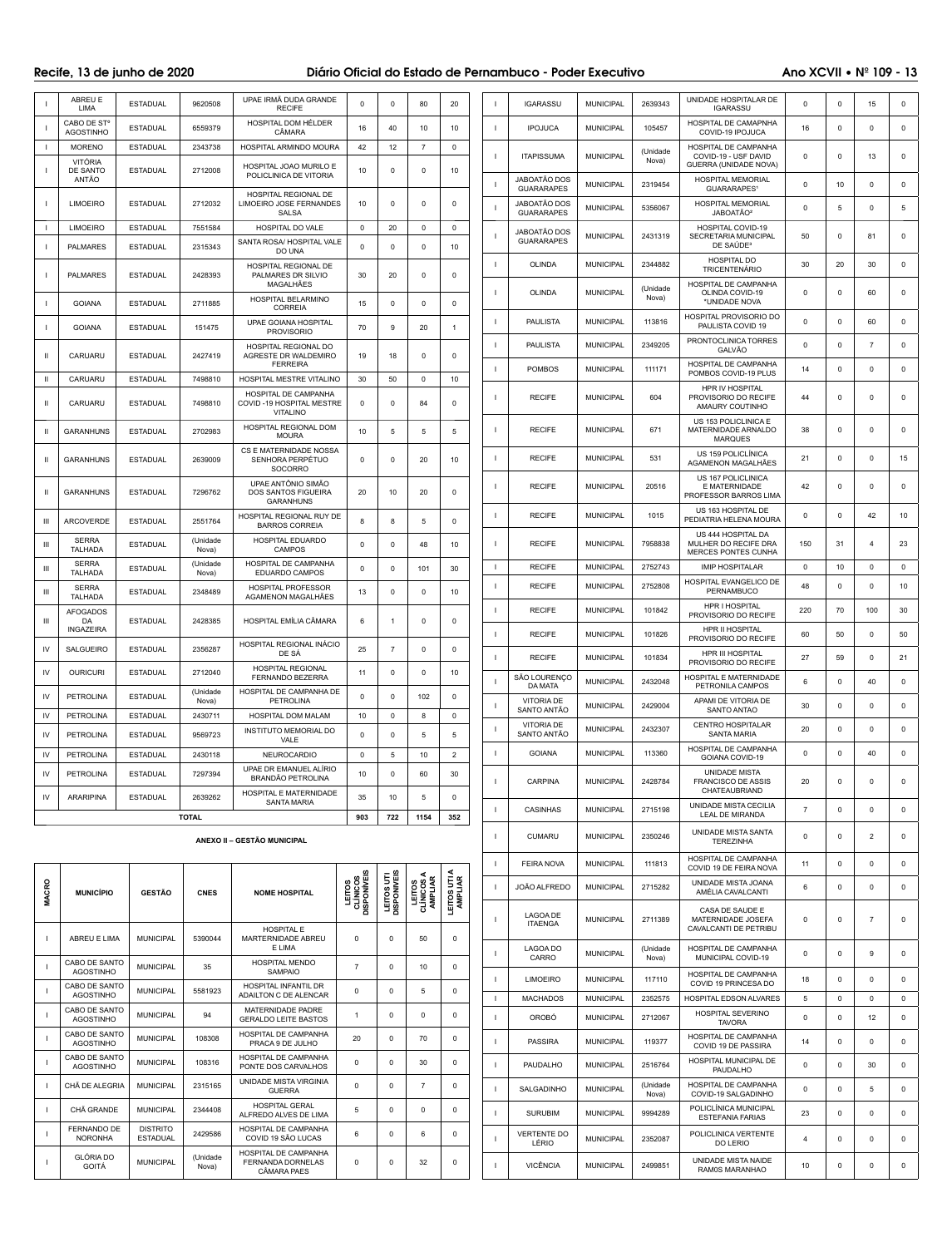# 14 - Ano XCVII • Nº 109 **Diário Oficial do Estado de Pernambuco** - Poder Executivo Recife, 13 de junho de 2020

|              | AGUÁ PRETA                          | <b>MUNICIPAL</b>                     | 2356279            | <b>HOSPITAL CIENTSTA</b><br><b>NELSON CHAVES</b>                       | 20             | $\mathbf 0$      | $\mathbf 0$                | 5                       | $\mathbf{H}$       | <b>TAQUARITINGA</b><br>DO NORTE            | <b>MUNICIPAL</b>                     | 2703378            | <b>HOSPITAL GERAL</b><br>SEVERINO PEREIRA DA<br><b>SILVA</b>                 | 14             | $\mathbf 0$               | $\Omega$            | $\mathsf 0$      |
|--------------|-------------------------------------|--------------------------------------|--------------------|------------------------------------------------------------------------|----------------|------------------|----------------------------|-------------------------|--------------------|--------------------------------------------|--------------------------------------|--------------------|------------------------------------------------------------------------------|----------------|---------------------------|---------------------|------------------|
|              | AMARAJI                             | <b>MUNICIPAL</b>                     | 2711877            | <b>HOSPITALALICE BATISTA</b><br><b>DOS ANJOS</b>                       | 11             | $\mathbf 0$      | $\mathbf 0$                | $^{\circ}$              | $\mathbf{II}$      | <b>TORITAMA</b>                            | <b>MUNICIPAL</b>                     | 2631180            | <b>HOSPITAL NOSSA</b>                                                        | 17             | $^{\circ}$                | 13                  | 0                |
|              | <b>BARREIROS</b>                    | <b>MUNICIPAL</b>                     | 2499975            | HOSPITAL DISTRITAL<br>JAILTON MESSIAS DE<br>ALBUQUERQUE                | 40             | $\mathbf 0$      | 0                          | 10                      | $\mathbf{II}$      | <b>VERTENTES</b>                           | <b>MUNICIPAL</b>                     | 2343894            | SENHORA DE FÁTIMA<br>UNIDADE MISTA DR.<br>BENJAMIM BEZERRA DA                | 20             | 0                         | 13                  | 0                |
|              | <b>CATENDE</b>                      | <b>MUNICIPAL</b>                     | 2715260            | UNIDADE MISTA DR<br><b>MAYRINK</b>                                     | $\mathbf 0$    | $\mathbf 0$      | 10                         | $\Omega$                | Ш                  | <b>AGUAS BELAS</b>                         | <b>MUNICIPAL</b>                     | 2702991            | <b>SILVA</b><br>HOSPITAL DR. JOÃO                                            | 22             | $^{\circ}$                | 0                   | $\mathbf 0$      |
|              | <b>ESCADA</b>                       | <b>MUNICIPAL</b>                     | 2712059            | <b>HOSPITAL REGIONAL DR</b><br>BENEVOLO WANDERLEY                      | 15             | $\mathbf 0$      | $\mathbf 0$                | $\Omega$                | Ш                  | ANGELIM                                    | <b>MUNICIPAL</b>                     | 2703033            | SECUNDINO DE SOUZA<br>UNIDADE HOSPITALAR                                     | 6              | $^{\circ}$                | $\Omega$            | 0                |
|              | <b>LAGOA DOS</b>                    | <b>MUNICIPAL</b>                     | 2353954            | DO AMARAL<br>UBS MARIA DO AMPARO                                       | 6              | $\mathbf 0$      | $\mathbf 0$                | $\Omega$                | Ш                  | <b>BOM CONSELHO</b>                        | <b>MUNICIPAL</b>                     | 2639025            | SANTA TEREZINHA<br><b>HOSPITAL MONSENHOR</b>                                 | 24             | 0                         | $\mathbf 0$         | 0                |
|              | <b>GATOS</b><br><b>PRIMAVERA</b>    | <b>MUNICIPAL</b>                     | 2356449            | <b>MORAIS PEREIRA</b><br>PRONTO ATENDIMENTO                            | $\overline{4}$ | $^{\circ}$       | $\mathbf 0$                | $\Omega$                | Ш                  | BREJÃO                                     | <b>MUNICIPAL</b>                     | 2352524            | ALFREDO DAMASO<br><b>HOSPITAL MUNICIPAL</b>                                  | 0              | $^{\circ}$                | $\overline{4}$      | 0                |
|              | <b>QUIPAPÁ</b>                      | <b>MUNICIPAL</b>                     | 2356430            | <b>MENINO DEUS</b><br>HOSPITAL MUNICIPAL<br>MARIA DIGNA PESSOA DE      | 15             | $\mathbf 0$      | $\mathbf 0$                | $\Omega$                | $\mathbf{II}$      | <b>CAETES</b>                              | <b>MUNICIPAL</b>                     | 112755             | <b>ALICE FIGUEIRA</b><br>CASA DE EVENTOS<br>HOSPITAL DE CAMPANHA<br>COVID-19 | 20             | 0                         | 0                   | 0                |
|              | SÃO BENEDITO<br>DO SUL              | <b>MUNICIPAL</b>                     | 2712180            | <b>MELO</b><br>MATERNIDADE UNIDADE<br><b>MISTA SANTA RITA</b>          | 3              | $\Omega$         | 0                          | $\Omega$                | Ш                  | CALÇADO                                    | <b>MUNICIPAL</b>                     | 2351048            | UNIDADE MISTA NOSSA<br>SENHORA DE LOURDES                                    | 6              | $\Omega$                  | $\Omega$            | 0                |
|              | SÃO JOSÉ DA<br><b>COROA GRANDE</b>  | <b>MUNICIPAL</b>                     | 4019830            | UNIDADE DE PRONTO<br>ATENDIMENTO OSMARIO                               | $\overline{4}$ | $\Omega$         | 0                          | $\Omega$                | $\mathbf{II}$      | CANHOTINHO                                 | <b>MUNICIPAL</b>                     | 2638924            | <b>HOSPITAL MUNICIPAL</b><br>ANTONIA ALVES DE MELO                           | 0              | $^{\circ}$                | 12                  | 0                |
|              | <b>RIO FORMOSO</b>                  | <b>MUNICIPAL</b>                     | 2711915            | OMENA DE OLIVEIRA<br>HOSPITAL MUNICIPAL DE                             | 5              | $\mathbf 0$      | $\mathbf 0$                | $\Omega$                | Ш                  | <b>CAPOEIRAS</b>                           | <b>MUNICIPAL</b>                     | 2346869            | <b>HOSPITAL MUNICIPAL</b><br>QUITÉRIA ALVES VILELA                           | 15             | $^{\circ}$                | $\Omega$            | 0                |
|              | <b>RIBEIRÃO</b>                     | <b>MUNICIPAL</b>                     | 2711982            | RIO FORMOSO<br><b>HOSPITAL MUNICPAL PROF</b>                           | 12             | $\Omega$         | $^{\circ}$                 | $\Omega$                | Ш                  | <b>CORRENTES</b>                           | <b>MUNICIPAL</b>                     | 2355841            | UNIDADE MISTA MAE<br><b>KYOLA</b>                                            | 6              | $\Omega$                  | $\Omega$            | $\mathbf 0$      |
|              | <b>SIRINHAEM</b>                    | <b>MUNICIPAL</b>                     | 2431823            | CLOVIS AZEVEDO PAIVA<br>HOSPITAL E MATERNIDADE<br>MUNICIPAL OLIMPIO M. | 10             | $\mathbf 0$      | $\mathbf 0$                | $\Omega$                | Ш                  | <b>GARANHUNS</b>                           | <b>MUNICIPAL</b>                     | 111856             | HOSPITAL DE CAMPANHA<br>COVID 19 GARANHUNS<br>1 UPA                          | $\mathbf 0$    | $^{\circ}$                | 50                  | $\mathsf 0$      |
|              | TAMANDARÉ                           | <b>MUNICIPAL</b>                     | 2715279            | <b>GOUVEIA LINS</b><br>UNIDADE MISTA DR JOSÉ<br><b>MÚCIO MONTEIRO</b>  | 6              | $\mathbf 0$      | $\mathbf 0$                | $\Omega$                | Ш                  | <b>IATI</b>                                | <b>MUNICIPAL</b>                     | 2702975            | <b>HOSPITAL MUNICIPAL</b><br>NOSSA SENHORA DA<br>CONCEIÇÃO                   | 12             | 0                         | $\Omega$            | $\mathsf 0$      |
|              |                                     |                                      |                    | LINASP-LIGA<br>NORDESTINA DE                                           |                |                  |                            |                         | Ш                  | <b>ITAIBA</b>                              | <b>MUNICIPAL</b>                     | 2638959            | <b>HOSPITAL MUNICIPAL</b><br>JOÃO VICENTE                                    | 13             | 0                         | $\Omega$            | 0                |
| $\mathbf{H}$ | <b>AGRESTINA</b>                    | <b>MUNICIPAL</b>                     | 9417435            | ASSISTÊNCIA EDUCAÇÃO<br>E SAÚDE                                        | 20             | $\mathbf 0$      | $\mathbf 0$                | $\Omega$                | Ш                  | <b>JUCATI</b>                              | <b>MUNICIPAL</b>                     | 111775             | <b>CRECHE TIA NOEMIA -</b><br><b>HOSPITAL COVID-19</b>                       | 0              | $^{\circ}$                | 6                   | $\mathbf 0$      |
| -11          | <b>ALAGOINHA</b>                    | <b>MUNICIPAL</b>                     | 2630524            | UNIDADE MISTA MARIA<br><b>ELIZIARIA PAES</b>                           | $\overline{7}$ | $\Omega$         | $^{\circ}$                 | $\Omega$                | Ш                  | <b>JUPI</b>                                | <b>MUNICIPAL</b>                     | 2638975            | <b>HOSPITAL MUNICIPAL</b><br><b>CLAUDINA TEIXEIRA</b>                        | $\overline{7}$ | $^{\circ}$                | $\Omega$            | 0                |
| Ш            | <b>ALTINHO</b>                      | <b>MUNICIPAL</b>                     | 2319284            | UNIDADE MISTA DO<br><b>ALTINHO</b>                                     | 6              | 0                | 0                          | $\Omega$                | Ш                  | LAGOA DO<br><b>OURO</b>                    | <b>MUNICIPAL</b>                     | 2638967            | HOSPITAL MUNICIPAL JOSÉ<br><b>JOSY DUARTE</b>                                | $\overline{7}$ | $\overline{0}$            | $\Omega$            | 0                |
| $\mathbf{H}$ | <b>BARRA DE</b><br><b>GUABIRABA</b> | <b>MUNICIPAL</b>                     | 2703343            | UNIDADE MISTA PAULO<br>VIANA DE QUEIROZ                                | 4              | $\mathbf 0$      | $\mathbf 0$                | $\Omega$                | Ш                  | LAJEDO                                     | <b>MUNICIPAL</b>                     | 2703025            | HOSPITAL MARIA DA<br>PENHA SILVA DOURADO                                     | 20             | 0                         | $\Omega$            | 0                |
| -11          | <b>BELO JARDIM</b>                  | <b>MUNICIPAL</b>                     | 2436310            | <b>HOSPITAL REGIONAL</b><br>JÚLIO ALVES DE LIRA                        | 20             | $^{\circ}$       | $^{\circ}$                 | 0                       |                    |                                            |                                      |                    | CAVALCANTE<br><b>HOSPITAL MUNICIPAL</b>                                      |                |                           |                     |                  |
| Ш.<br>Ш      | <b>BEZERROS</b><br><b>BONITO</b>    | <b>MUNICIPAL</b><br><b>MUNICIPAL</b> | 2344246<br>2638835 | UNIDADE MISTA SÃO JOSÉ<br>ANEXO DO HOSPITAL DR                         | 31<br>10       | $\mathbf 0$<br>0 | $\mathbf 0$<br>$\mathbf 0$ | $\mathbf 0$<br>$\Omega$ | Ш                  | <b>PALMEIRINA</b>                          | <b>MUNICIPAL</b>                     | 2639033            | NOSSA SENHORA DAS<br>NEVES                                                   | 4              | $^{\circ}$                | $\Omega$            | $\mathbf 0$      |
| Ш            | <b>BREJO DA</b><br>MADRE DE DEUS    | <b>MUNICIPAL</b>                     | 2436191            | ALBERTO D'OLIVEIRA<br>POLICLINICA JERONIMO<br><b>CESAR TAVARES</b>     | $\mathbf 0$    | $\mathbf 0$      | 10                         | $\Omega$                | $\mathbf{II}$      | PARANATAMA                                 | <b>MUNICIPAL</b>                     | 2638932            | <b>HOSPITAL MUNICIPAL</b><br><b>ANTONIO XAVIER</b><br><b>SOBRINHO</b>        | 15             | $\mathbf 0$               | $\Omega$            | $\mathsf 0$      |
| Ш            | <b>CACHOEIRINHA</b>                 | <b>MUNICIPAL</b>                     | 2638908            | ANEXO DO HOSPITAL<br><b>MUNICIPAL NAIR ALVES</b>                       | 10             | $\mathbf 0$      | $\mathbf 0$                | $\Omega$                | $\mathbf{II}$      | <b>SALOA</b>                               | <b>MUNICIPAL</b>                     | 2638940            | <b>HOSPITAL JOSINA GODOY</b><br>HOSPITAL JOSEFA                              | 11             | $\mathsf{O}$              | $\mathbf 0$         | $\mathbf 0$      |
|              | <b>CAMOCIM DE</b>                   | <b>MUNICIPAL</b>                     | 2703386            | <b>RAIMUNDO</b><br>UNIDADE MISTA NOSSA                                 | 5              |                  | $\mathbf{0}$               | $\Omega$                | $\mathbf{H}$       | SÃO JOAO                                   | <b>MUNICIPAL</b><br><b>MUNICIPAL</b> | 2344033            | CORDEIRO VILAÇA<br>HOSPITAL MUNICIPAL DE                                     | 11<br>4        | $\mathbf 0$               | $\Omega$            | 0<br>$\mathbf 0$ |
| $\mathbf{H}$ | SÃO FÉLIX                           |                                      |                    | SENHORA DO BOM PARTO<br><b>HOSPITAL MUNICIPAL</b>                      |                | $\mathbf 0$      |                            |                         | $\mathbf{II}$<br>Ш | <b>TEREZINHA</b><br><b>BREJINHO</b>        | <b>MUNICIPAL</b>                     | 2715252<br>2711907 | <b>TEREZINHA</b><br>HOSPITAL CLOTIDES DE                                     | 4              | $^{\circ}$<br>$\mathbf 0$ | 0<br>$\Omega$       | 0                |
| $\mathbf{H}$ | CARUARU                             | <b>MUNICIPAL</b>                     | 5093619            | MANOEL AFONSO PORTO<br><b>NETO</b>                                     | 73             | $\mathbf 0$      | $\mathbf 0$                | $^{\circ}$              | Ш                  | CARNAÍBA                                   | <b>MUNICIPAL</b>                     | 2428881            | <b>FONTES RANGEL</b><br>HOSPITAL DR. JOSÉ                                    | 10             | $\mathbf 0$               | $\Omega$            | 0                |
| $\mathbf{H}$ | <b>CUPIRA</b>                       | <b>MUNICIPAL</b>                     | 2354845            | HOSPITAL MUNICIPAL JOSÉ<br>VERÍSSIMO DE SOUZA                          | 8              | $\mathbf 0$      | $\mathbf 0$                | $^{\circ}$              | Ш                  | <b>IGUARACI</b>                            | <b>MUNICIPAL</b>                     | 2639297            | <b>DANTAS FILHO</b><br>UNIDADE MISTA DE                                      | 8              | $^{\circ}$                | 0                   | 0                |
| Ш            | <b>FREI</b><br><b>MIGUELINHO</b>    | <b>MUNICIPAL</b>                     | 2638916            | HOSPITAL E MATERNIDADE<br>JOÃO ALEXANDRE DE<br><b>OLIVEIRA</b>         | 8              | 0                | $\mathbf 0$                | $^{\circ}$              | Ш                  | <b>ITAPETIM</b>                            | <b>MUNICIPAL</b>                     | 2703505            | <b>IGUARACY</b><br>UNIDADE MISTA MARIA                                       | $\overline{7}$ | $\mathbf 0$               | $\mathbf 0$         | $\mathsf 0$      |
| $\mathbf{H}$ | GRAVATÁ                             | <b>MUNICIPAL</b>                     | 2435802            | HOSPITAL DR. PAULO DA<br><b>VEIGA PESSOA</b>                           | 20             | $\mathbf 0$      | $\mathbf 0$                | $\Omega$                | Ш                  | <b>SANTA</b>                               | <b>MUNICIPAL</b>                     | 2500000            | <b>SILVA</b><br>UNIDADE MISTA SANTA                                          | $\Omega$       | $^{\circ}$                | 6                   | $\mathsf 0$      |
| $\mathbf{H}$ | <b>IBIRAJUBA</b>                    | <b>MUNICIPAL</b>                     | 2346850            | <b>UNIDADE MISTA</b><br>PROFESSOR JORGE DE                             | $\overline{4}$ | $\mathbf 0$      | $\mathbf 0$                | $\Omega$                |                    | <b>TEREZINHA</b><br>SÃO JOSÉ DO            |                                      |                    | <b>TEREZINHA</b><br><b>HOSPITAL MARIA RAFAEL</b>                             |                |                           |                     |                  |
| $\mathbf{H}$ | JATAÚBA                             | <b>MUNICIPAL</b>                     | 2433788            | <b>OLIVEIRA</b><br>UNIDADE MISTA ANA<br>ARGEMIRA CORREIA               | 6              | $\mathbf 0$      | $\mathbf 0$                | $\Omega$                | Ш                  | <b>EGITO</b>                               | <b>MUNICIPAL</b>                     | 2715317            | <b>DE SIQUEIRA</b>                                                           | 17             | $\mathbf 0$               | $\mathbf 0$         | 4                |
| H.           | <b>JUREMA</b>                       | <b>MUNICIPAL</b>                     | 2346826            | UNIDADE MISTA SANTA<br>QUITÉRIA                                        | $\overline{4}$ | $\mathbf 0$      | $\mathbf 0$                | $\Omega$                | Ш                  | SOLIDÃO                                    | <b>MUNICIPAL</b>                     | 2639300            | UNIDADE MISTA MARIA<br>JESUÍNO DA SILVA                                      | 3              | $\mathbf 0$               | $\mathbf 0$         | $\mathsf 0$      |
| $\mathbf{H}$ | <b>PANELAS</b>                      | <b>MUNICIPAL</b>                     | 2703394            | UNIDADE MISTA NOSSA<br>SENHORA DE FÁTIMA                               | 5              | $\mathbf 0$      | $\mathbf 0$                | $\Omega$                | Ш                  | <b>TABIRA</b>                              | <b>MUNICIPAL</b>                     | 2348497            | HOSPITAL DR. JOSÉ LUIS<br>DA SILVA NETO                                      | 14             | $\mathbf 0$               | 0                   | 0                |
| $\mathbf{H}$ | <b>PESQUEIRA</b>                    | <b>MUNICIPAL</b>                     | 2638878            | HOSPITAL MUNICIPAL DR.<br>LÍDIO PARAÍBA                                | 12             | $\mathbf 0$      | $\mathbf 0$                | $\Omega$                | Ш                  | <b>TUPARETAMA</b>                          | <b>MUNICIPAL</b>                     | 2639319            | UNIDADE MISTA SEVERINO<br>SOUTO DE SIQUEIRA                                  | 4              | $\mathbf 0$               | $\mathbf 0$         | $\mathbf 0$      |
| Ш            | POÇÃO                               | <b>MUNICIPAL</b>                     | 2349906            | UNIDADE MISTA SÃO<br><b>SEBASTIÃO</b>                                  | $\overline{1}$ | $\mathbf 0$      | $\mathbf 0$                | $\Omega$                | Ш                  | <b>BETÂNIA</b>                             | <b>MUNICIPAL</b>                     | 2703076            | UNIDADE MISTA ALCIDES<br><b>FERREIRA LIMA</b>                                | 6              | $^{\circ}$                | 0                   | $\mathbf 0$      |
| $\mathbf{H}$ | <b>RIACHO DAS</b><br><b>ALMAS</b>   | <b>MUNICIPAL</b>                     | 2344491            | UNIDADE MISTA JOÃO<br>SOARES DA FONSECA                                | $\mathbf 0$    | $\mathbf 0$      | 10                         | $\Omega$                | Ш                  | CALUMBI                                    | <b>MUNICIPAL</b>                     | 2348713            | UNIDADE MISTA SILVINO<br>CORDEIRO                                            | 3              | $^{\circ}$                | $\mathbf 0$         | 0                |
| H.           | SAIRÉ                               | <b>MUNICIPAL</b>                     | 2638843            | UNIDADE MISTA OLÍVIA<br>MENDONÇA SOUTO MAIOR                           | 5              | $\mathbf 0$      | $\mathbf 0$                | $\Omega$                | Ш                  | CARNAUBEIRA<br><b>DA PENHA</b>             | <b>MUNICIPAL</b>                     | 4018044            | UNIDADE MISTA ARGEMIRO<br><b>JOSÉ TORRES)</b>                                | 6              | $\mathbf 0$               | $\Omega$            | 0                |
| Ш            | SANHARÓ                             | <b>MUNICIPAL</b>                     | 2638851            | UNIDADE MISTA JOÃO XXIII                                               | 3              | $\mathbf 0$      | $\mathsf{O}$               | $\mathbf 0$             | Ш                  | <b>FLORES</b>                              | <b>MUNICIPAL</b>                     | 2432471            | UNIDADE MISTA GENEZIO<br><b>FRANCISCO XAVIER</b>                             | 11             | $^{\circ}$                | $\Omega$            | 0                |
| $\mathbf{H}$ | SANTA CRUZ DO<br>CAPIBARIBE         | <b>MUNICIPAL</b>                     | 2344289            | <b>HOSPITAL MUNICIPAL</b><br>RAYMUNDO FRANCELINO<br><b>ARAGÃO</b>      | 65             | $\mathbf 0$      | $\mathbf 0$                | $\Omega$                | Ш                  | <b>FLORESTA</b>                            | <b>MUNICIPAL</b>                     | 2711893            | HOSPITAL CEL. ÁLVARO<br><b>FERRAZ</b>                                        | 16             | $\mathbf 0$               | $\Omega$            | 0                |
| $\mathbf{H}$ | SÃO BENTO DO<br><b>UNA</b>          | <b>MUNICIPAL</b>                     | 2352133            | <b>HOSPITAL MUNICIPAL</b><br>MARIA TEREZA MENDONCA                     | 20             | $\mathbf 0$      | 40                         | $\Omega$                | Ш                  | <b>ITACURUBA</b>                           | <b>MUNICIPAL</b>                     | 2639114            | UNIDADE MISTA DR.<br><b>MANOEL NOVAES</b>                                    | $\overline{2}$ | $^{\circ}$                | $\Omega$            | 0                |
| Ш            | SÃO CAITANO                         | <b>MUNICIPAL</b>                     | 2703351            | <b>HOSPITAL MUNICIPAL</b><br>ADOLFHO PEREIRA<br>CARNEIRO               | 10             | $\mathbf 0$      | $\mathbf 0$                | $\Omega$                | Ш                  | <b>SANTA CRUZ DA</b><br><b>BAIXA VERDE</b> | <b>MUNICIPAL</b>                     | 2711451            | UNIDADE MISTA SÃO<br><b>FRANCISCO</b>                                        | 6              | $^{\circ}$                | $\Omega$            | 0                |
| Ш            | SÃO JOAQUIM<br>DO MONTE             | <b>MUNICIPAL</b>                     | 2638894            | <b>UNIDADE MISTA</b><br>PRESIDENTE CASTELO<br><b>BRANCO</b>            | 6              | $\Omega$         | $\Omega$                   | $\Omega$                | Ш                  | SÃO JOSÉ DO<br><b>BELMONTE</b>             | <b>MUNICIPAL</b>                     | 2715163            | UNIDADE MISTA LEÔNIDAS<br>PEREIRA DE MENEZES                                 | 12             | $\mathsf 0$               | $\mathsf{O}\xspace$ | $\mathsf 0$      |